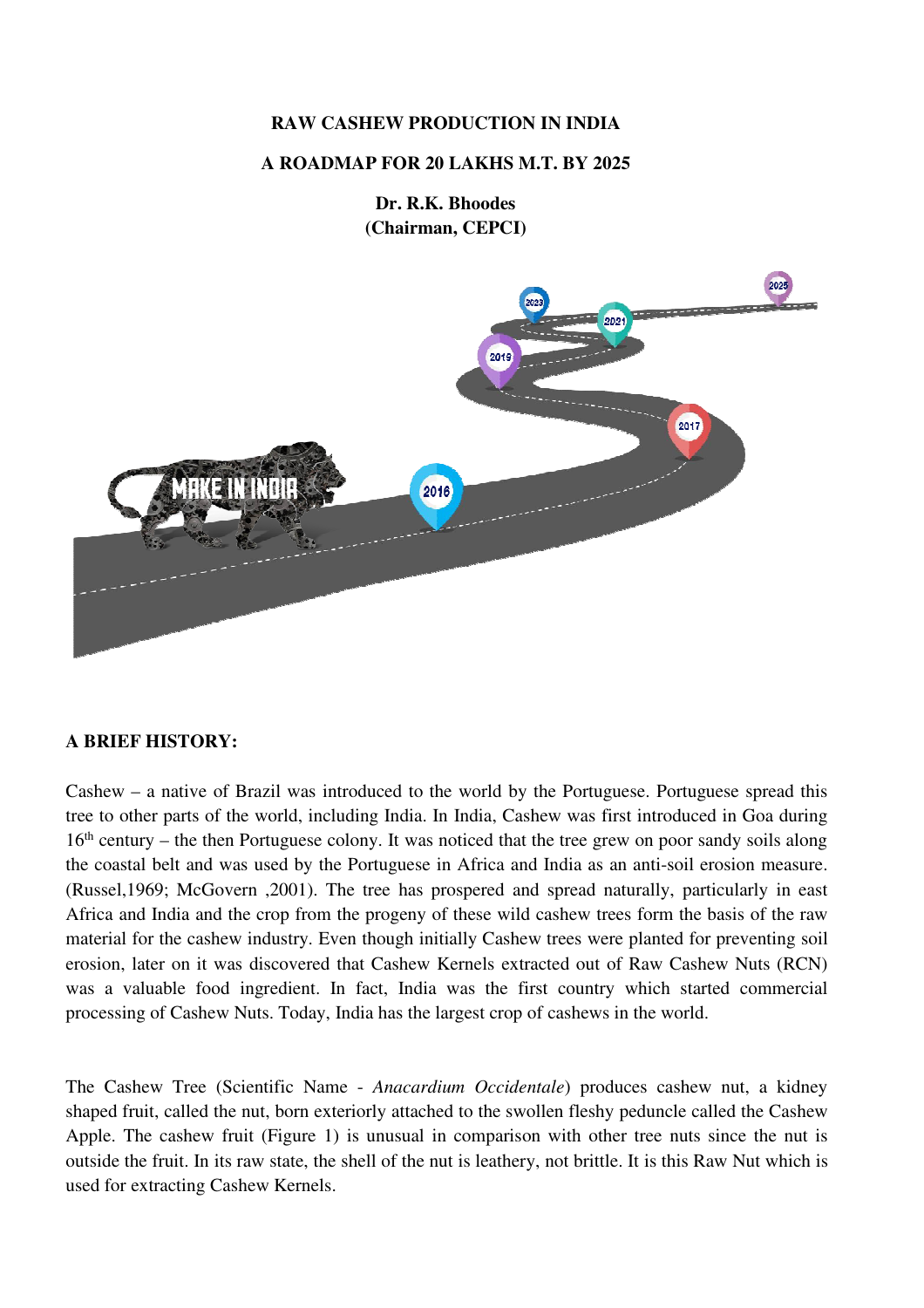

Figure 1: the Cashew fruit with nut outside the fruit

The Cashew Industry in India provides employment to more than 10 lakh people in farms and factories, most of them in the rural areas. Thus, apart from its economic significance, the cashew industry plays a leading role in social and financial up liftment of the rural India.

# **Raw Cashew Production and imports**

In India, cashew cultivation spread along the coastal regions of the peninsula and presently cashew is seen growing mainly in Kerala, Karnataka, Tamil Nadu, Goa, Andhra Pradesh, Maharashtra, Odessa, West Bengal, interior tracts of North Eastern regions. The processing that was centered in Kollam (Kerala), Mangalore (Karnataka), Goa and Vettapalam (Andhra Pradesh) is now spread across 12 states of India. Slowly, India emerged out as the processing hub of cashew and nerve centre of the cashew industry world over.

It was during 1960's that India started importing raw cashew nuts when the domestic production was not sufficient to meet the processing demands. That has given a boost to the Indian cashew industry and its production as well as exporting volumes started booming up. Bulk availability of raw cashew nuts for import had a negative impact on the cultivation side of cashew that the cultivation of cashew was either not given due importance or rather neglected. The impact of other cash crops like rubber has still worsened the case. With the enormous growth in the domestic consumption of cashew kernels, the processing demand started growing up steadily resulting in over-dependency on imported raw nuts. With other countries starting processing in a big way and entering the world raw nut market for sourcing their production as well, the share of raw cashew availability for India's production started declining. This is likely to hit out production in a big way as most of the raw nut producing countries started processing and the demand of cashew kernel is ever increasing world over with India continuing to be the World's largest consumer of cashew kernel.

Over the last 20 years , the domestic production of India has gone up from 4,18,000 MT in 1995 to 6,70,300 in 2015 registering a growth rate of CAGR 3.1% against the world production increasing from 8,67,324 M.Tons to 28,58,764 registering a CAGR of 6.3% during the same period. Obviously, the production growth of raw cashew nuts in India is far behind the world growth levels. Today, the cashew production in India occupies an area of 10 Lakhs Hectares of land , the growth of which is almost stagnant over the last decade. While the new high breeds cashew trees are capable of producing over 3000 Kg per Hectare, the average productivity in India is less than 700 Kg per Hectare. Senile trees and poor pre-harvest management attribute to the low productivity of cashew in India.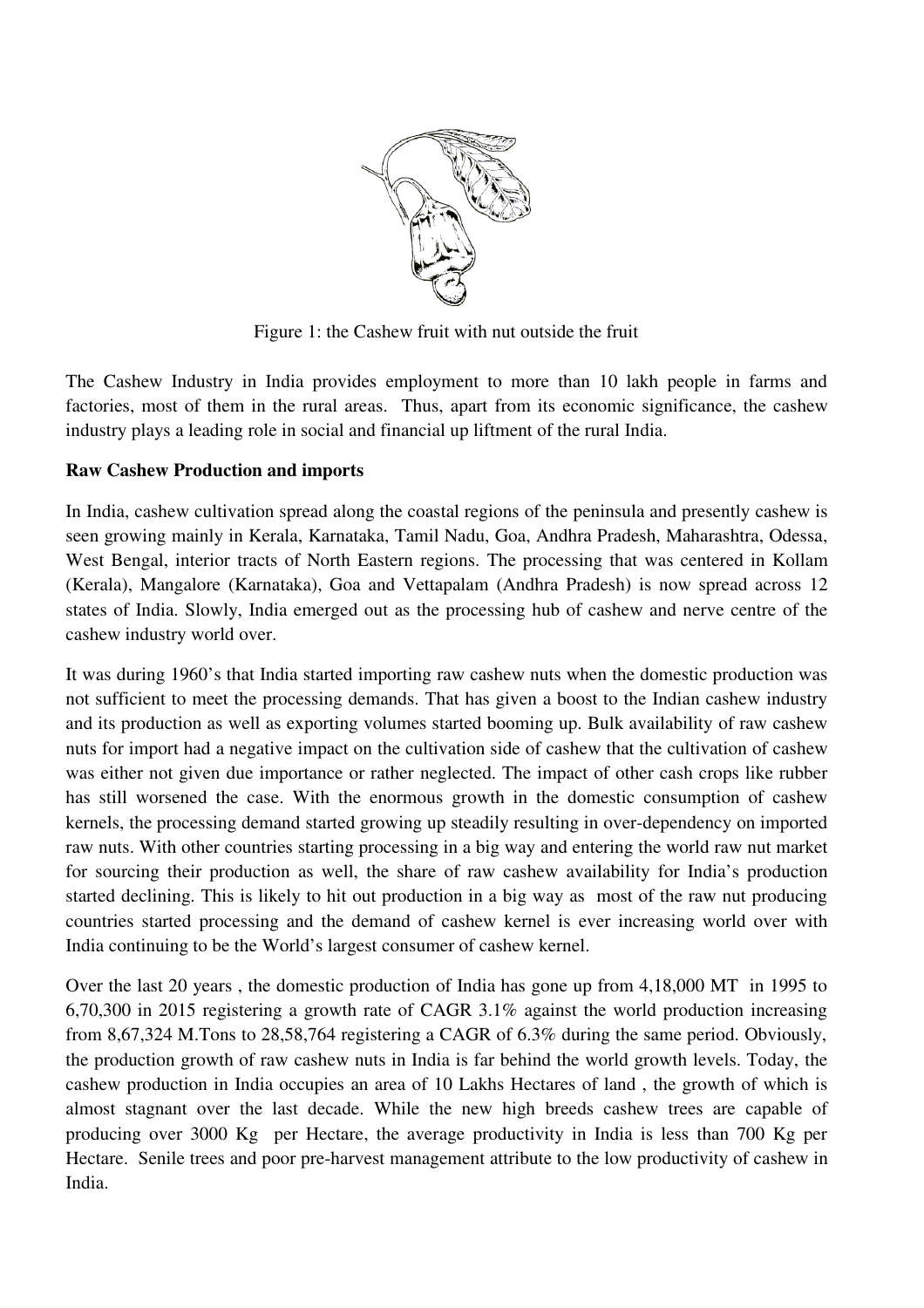



# **Forecast of Production and Demand**

Given the same level of growth rates, ten years down the lane in 2025, the domestic production of India is estimated at 8,89,164 M.T. with the lower confidence level of 7,80,327 M.T. and the upper confidence level of 9,98,004 M.T ad against the estimated demand of 21,90,277 M.T with a lower confidence level of 18,89,106 M.T. and upper confidence level of 24,91,449 M.T . As of now, an analysis over the last two decades reveals that the demand (for processing/ consumption) has been growing at an exponential level of 5.3% against the production of raw cashew nuts at a mere 3.1%, resulting in a huge shortage of raw cashew nuts for processing and a high dependency on imports . If this is allowed to continue, by 2015, a shortage of 13,01,113 M.T. of raw cashew nuts is estimated, which has to be supplemented by imports and/or enhanced domestic production. In view of the producing countries establishing processing facilities and the demand for raw nuts from other competing countries on the raise, the desirable option would be to augment the domestic production , keeping a specific road map to attain sustainability by 2025.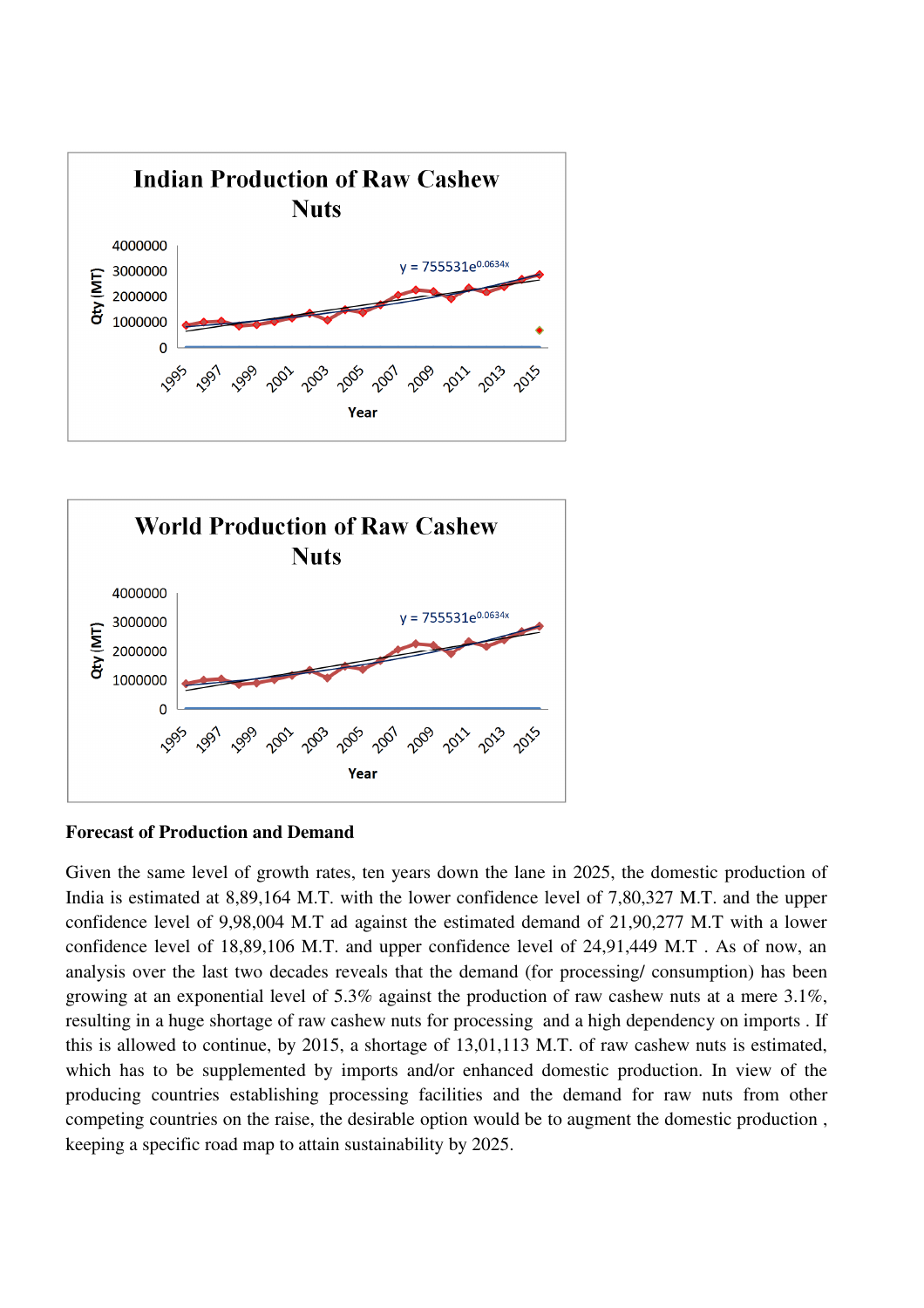

# **The Roadmap to 2025**

While designing a road map for attaining sustainability in raw cashew nut productions in India, due care should be given for both area expansion as well as improvement on productivity. Research in the area reveals that proper watering and application of  $N_2$  manure can increase the yield up to 750 grams per tree (*E.V.V.Bhaskara Rao; 2005*) As such , the first attempt in this regard should be to adopt improved Pre- Harvest Management. This should be followed along with area expansion and replanting old and senile trees with hybrid varieties. The basic assumption adopted while making this roadmaps are:

**Pre-Harvest Management :** Through improved Pre- harvest management yield increases by 15% on the projected yield of 7.47 Lakhs M.T in 2016. Up to 80% of the target can be achieved over a period of three years, ie 50% in 2017, 65% in 2018 and 80% in 2019 which would result in a total production of 8.03 Lakhs M.T in 2017 , 8.20 Lakhs M.T in 2018 and 8.37 Laks M.T in 2019. The focus of this Pre-Harvest management program should have specific thrust on:

- Promoting Drip- irrigation
- Adequate manuaring
- Pest & Disease management
- Changing the method of collection from Plucking to Picking
- Technical advice through field officers
- Effective implementation through Cashew producers society / SHG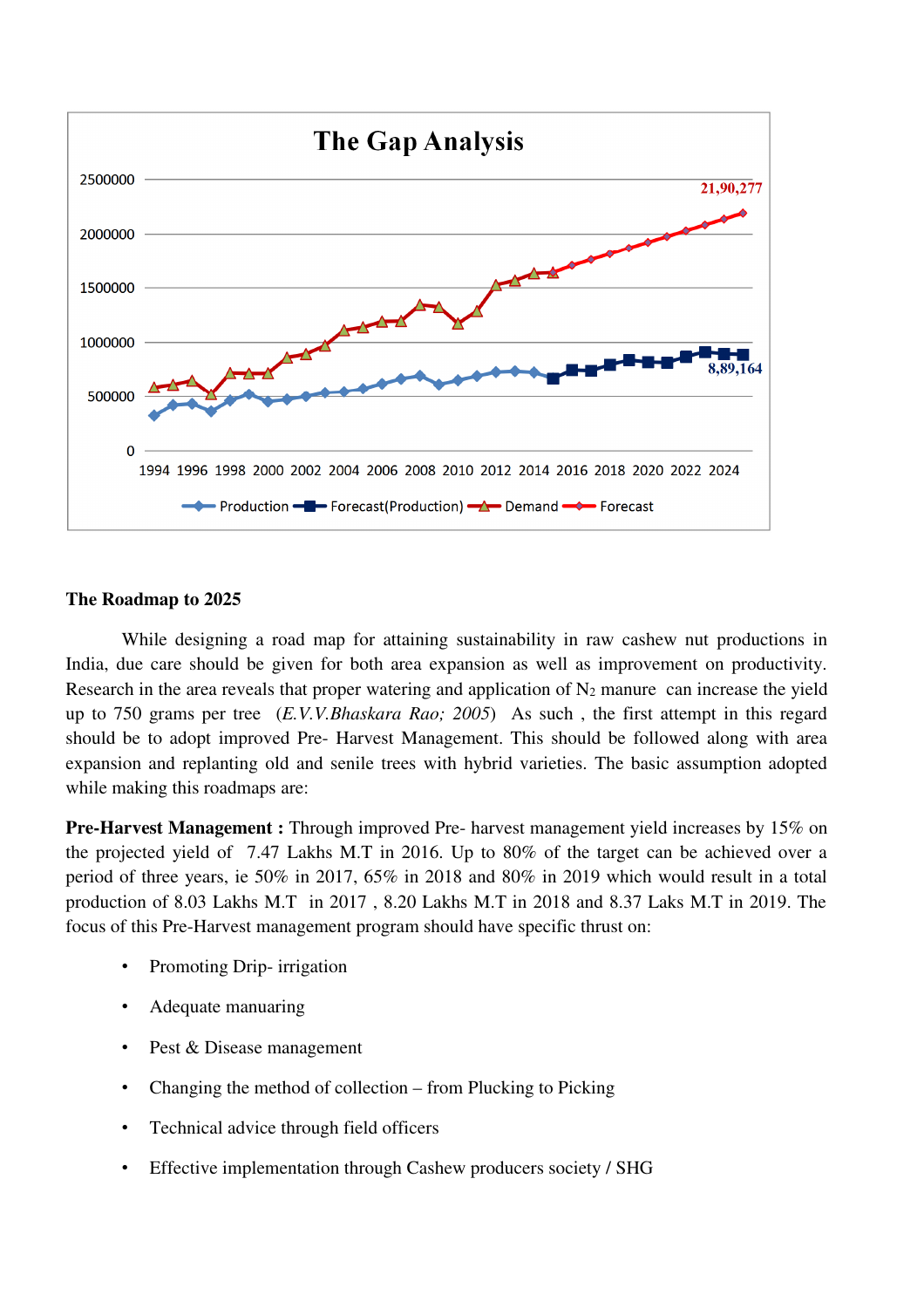• Transfer of research findings from Lab to Land

**Area Expansion :** An increase of 25% of area over the existing area of 10 Lakhs Hectares in three phases is to be planned. This increase of 2,50,000 is to be achieved over a period of three years with an area expansion of 75,000 Hectares in 2017, 85,000 Hectares in 2018 and 90,000 Hectares in 2019. Given the availability of land ideal for cashew cultivation in Maharashtra, Jharkhand etc.., this estimates can well be attained. The yield of the new tree is expected at 10kg/11.25 Kg /12.5 kg for the Third/Fourth /Fifth year onwards.(Initial yields during the first two years are not estimated). Thus by 2019, the area of production should be 12,50,000 Hectares.

**Replanting of Old & Senile Trees:** The replanting is to be planned over a span of 4 years after the area expansion plan, with an achievement level of 80% with 20% achievement of 2,00,000 Hectares every year starting from 2020 onwards.

**The Road Map :** The estimated yield based on the above plans with the assumptions as above is illustrated in a tabular form . based on this it is proposed to achieve a target of 21.42 Lakhs M.T of raw cashew nut production in India against the estimated demand of 21.90 Lakhs M.T. by the year 2025. This may be a first attempt of this type and in a very raw-form which has to be fine tuned with revised plans of action, assumptions etc with input from experts in the field, with an ultimate goal of achieving sustainability.

| <b>PROJECTION</b> for<br>20:25     |                                |      | $\gamma_{\rm ear}$ $\Longrightarrow$<br><b>Action Plan</b><br>$(in$ hectares $)$ | 2017<br>$(New)$ $(New)$ $(new)$ | 2018<br>75000 85000 90000 | 2019        | 2020<br>200000<br>$ (\mathbf{re\text{-}plant}) (\mathbf{re\text{-}plant}) (\mathbf{re\text{-}plant}) (\mathbf{re\text{-}plant}) $ | 2021<br>200000              | 2022<br>200000              | 2023<br>200000              | <b>LATOTAL</b> |
|------------------------------------|--------------------------------|------|----------------------------------------------------------------------------------|---------------------------------|---------------------------|-------------|-----------------------------------------------------------------------------------------------------------------------------------|-----------------------------|-----------------------------|-----------------------------|----------------|
| Year                               | <b>STATUS</b>                  | Area | Production<br>from Existing                                                      | $\mathbf{A}$                    | B                         | $\mathbf C$ | <b>PLAN PLAN PLAN  PLAN  </b><br>D<br>(Yield) (Yield) (Yield)  (Yield)                                                            | <b>PLAN</b><br>E<br>(Yield) | <b>PLAN</b><br>F<br>(Yield) | <b>PLAN</b><br>G<br>(Yield) |                |
| 2016                               | Projection                     |      | 7.47                                                                             |                                 |                           |             |                                                                                                                                   |                             |                             |                             | 7.47           |
| <b>Pre-Harvest Management @15%</b> |                                |      |                                                                                  |                                 |                           |             |                                                                                                                                   |                             |                             |                             |                |
| 2017                               | 50% achievement $ 8.03\rangle$ |      |                                                                                  |                                 |                           |             |                                                                                                                                   |                             |                             |                             | 8.03           |
| 2018                               | $65\%$ achievement $ 8.20$     |      |                                                                                  |                                 |                           |             |                                                                                                                                   |                             |                             |                             | 8.20           |
| 2019                               | 80% achievement 8.37           |      |                                                                                  |                                 |                           |             |                                                                                                                                   |                             |                             |                             | 8.37           |